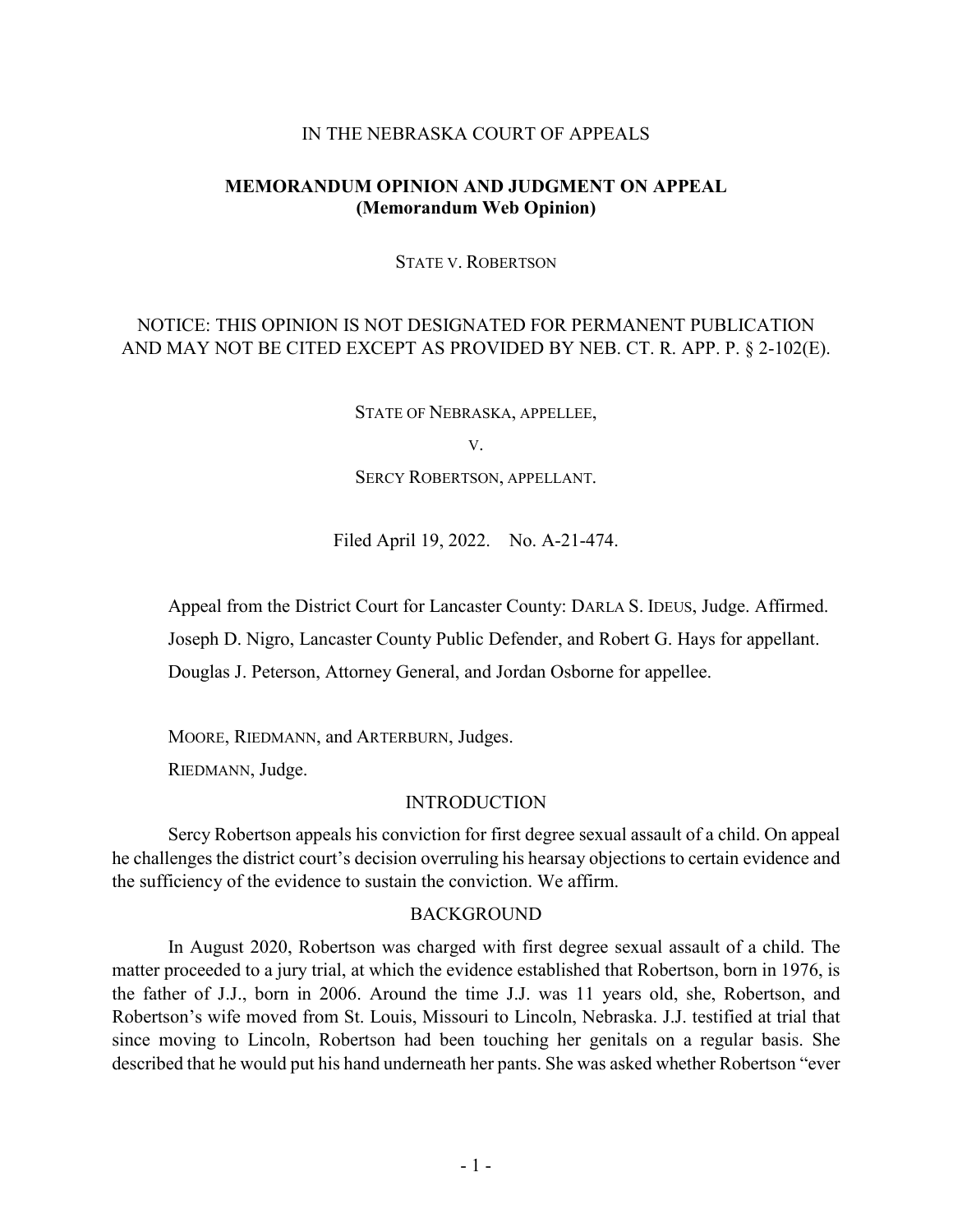put his finger between the, I guess, folds or slits of your genital area," and she responded, "Yes." Once his finger was "in there" he would "try to rub it."

The most recent occasion that Robertson touched J.J. occurred in June 2020. J.J. testified that Robertson went into her bedroom and began touching her, and when she fought him off, he punched her in the stomach. That time, she told a friend what happened, and her friend and her friend's mother came and picked J.J. up from her house.

Her friend's mother called the police and ultimately took J.J. to a child advocacy center for a forensic interview and examination. The sexual assault nurse examiner (SANE) testified that she performed an examination on J.J. and that during the examination, J.J. told her that Robertson had touched her inside of her genital area. J.J. denied that Robertson penetrated her vagina but reported that he had penetrated her genital area with his fingers. J.J. also complained to her of soreness in her lower abdominal area and reported that when she had tried to push Robertson's hand away, he had punched her in the stomach.

Dr. Stacie Bleicher, the medical director of the child advocacy center, also examined J.J. She explained at trial that the exams she performs at the advocacy center on child victims end up being a "little less 'forensic'" than the SANE exams in the sense that the purpose is not necessarily to find evidence against an accused perpetrator, but rather, her exams are an opportunity to ascertain for the children whether their bodies are healthy and normal, in spite of what might have happened to them. She testified that she rarely finds evidence that is proof of sexual contact and that more often than not, the exams are normal, which she finds is an important stage for the children to know that their bodies are okay and is part of the healing process in her opinion. Her exams entail a general head-to-toe physical of the child. Doing a complete exam also gives her the opportunity to see if there are any other signs of physical abuse or neglect present and to rule out infection or physical injury.

Bleicher did a full medical, or head-to-toe, exam on J.J. During the exam, she asked J.J. what had happened to her. The purpose of that question was to assist in understanding whether the touching J.J. experienced was external or internal, assess for any injuries that might be present or potential signs of infection, and guide her during the exam.

At one point, the State asked Bleicher what J.J. told her had happened, and Robertson objected on hearsay grounds. The district court overruled the objection. Bleicher testified that she specifically asked J.J. to show her where the touching occurred so she could understand if there was potential for internal damage. She explained that J.J. was not wearing pants or underwear at the time, so with gloved hands, Bleicher separated the skin folds on J.J.'s genital area so that she could see the internal structures, and while she had the skin folds separated, J.J. showed her where Robertson had touched her.

The State then showed Bleicher a document marked as exhibit 13, which she described as a diagram of the female genitalia with the labia separated so the internal structures can be seen. The diagram depicted the areas J.J. identified during her exam where she had been touched. Bleicher was asked to mark those areas on the diagram, and she did so by placing an "x" on each of the two locations J.J. identified. The State offered the exhibit into evidence, and Robertson objected on hearsay grounds. The court overruled the objection and received the exhibit into evidence. Bleicher was then asked whether she would consider the locations that she marked on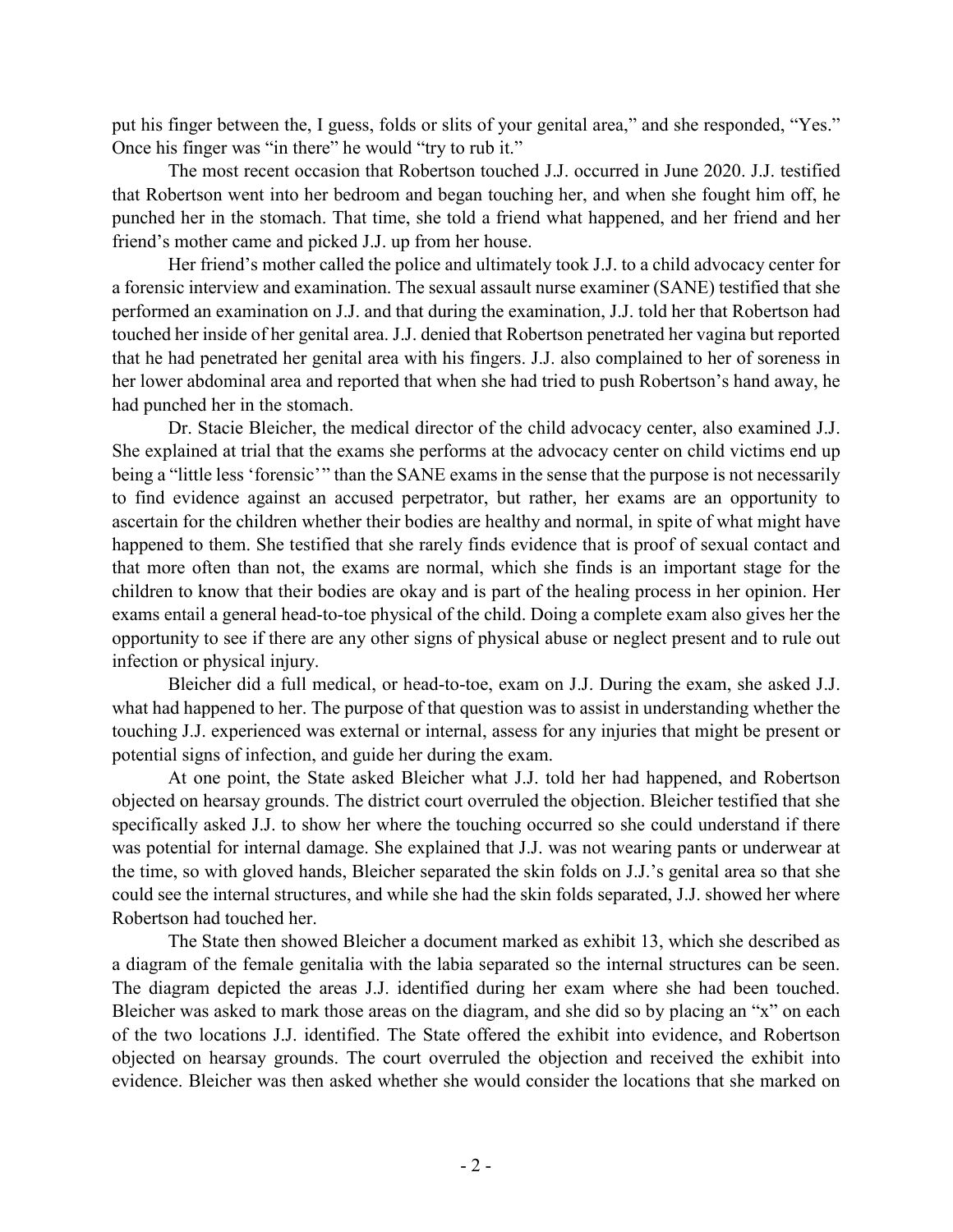the diagram to be internal to the female genitalia, and she said yes. The State asked whether the labia had to be moved to access those two areas, and Bleicher responded, "Or penetrated, yes."

During the course of the police investigation, Robertson was interviewed by a Lincoln police investigator. The interview was recorded, and the recording was received into evidence and played for the jury at trial. Robertson initially denied the allegations, but eventually he admitted to an occasion, which he claimed occurred in 2017, where J.J. sat on his lap, and he put his hand in her pants and touched her between the folds of her genital area. The investigator was specifically asked at trial whether, during the course of the interview, Robertson admitted to using his finger to penetrate J.J.'s genitals and rub her clitoris, and the investigator responded, "Yes, he did."

While investigating this case, the investigator also arranged a controlled phone call between J.J. and Robertson. He explained that a controlled call is essentially a recorded phone call between a victim, witness, and/or perpetrator that is directed by law enforcement. The purpose of a controlled call is to elicit corroboration of a victim's disclosure. A copy of the recorded call was received into evidence and played for the jury. During the conversation, J.J. asked Robertson how many times he touched her vagina, and he responded that he did not know. At one point, the following exchange occurred:

> J.J.: I just don't want you [to] put your penis inside of me. Robertson: I wasn't even thinking about that [J.J.]

. . . J.J.: Fingers are still bad. Robertson: You think I don't know that? . . . J.J.: Then why did you do it? Robertson: I--I told you I didn't know . . .

After the State rested its case, Robertson made an oral motion to dismiss the charge on the basis that the State failed to present a prima facie case. The district court denied the motion. Robertson then rested without presenting any evidence and moved for a directed verdict, arguing that the evidence was insufficient to allow a reasonable juror to find him guilty beyond a reasonable doubt. That motion was also denied.

The jury found Robertson guilty. He was sentenced to 20 to 25 years' imprisonment. Robertson timely appeals.

#### ASSIGNMENTS OF ERROR

Robertson assigns that the district court erred in (1) overruling his hearsay objection to exhibit 13, (2) overruling his hearsay objection to Bleicher's testimony regarding the out-of-court statements of J.J., (3) overruling his motion to dismiss at the close of the State's evidence, (4) overruling his motion for directed verdict at the close of all evidence, and (5) finding sufficient evidence to sustain the conviction.

#### STANDARD OF REVIEW

Apart from rulings under the residual hearsay exception, an appellate court reviews for clear error the factual findings underpinning a trial court's hearsay ruling and reviews de novo the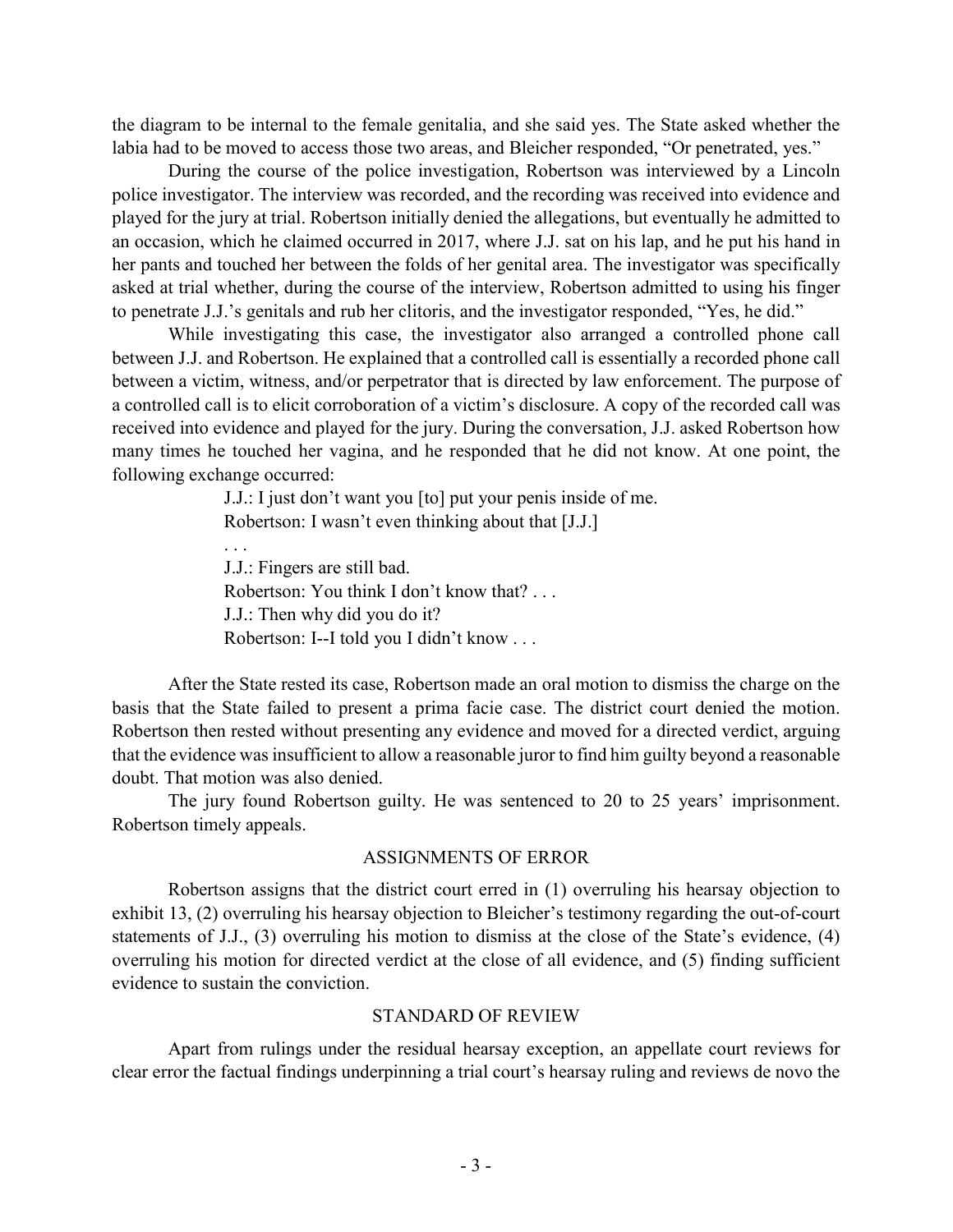court's ultimate determination whether the court admitted evidence over a hearsay objection or excluded evidence on hearsay grounds. *State v. Jedlicka*, 297 Neb. 276, 900 N.W.2d 454 (2017).

Whether a statement was both taken and given in contemplation of medical diagnosis or treatment is a factual finding made by the trial court in determining the admissibility of the evidence under rule 803(3). *Id*.

In reviewing a criminal conviction for a sufficiency of the evidence claim, whether the evidence is direct, circumstantial, or a combination thereof, the standard is the same: An appellate court does not resolve conflicts in the evidence, pass on the credibility of witnesses, or reweigh the evidence; such matters are for the finder of fact. The relevant question for an appellate court is whether, after viewing the evidence in the light most favorable to the prosecution, any rational trier of fact could have found the essential elements of the crime beyond a reasonable doubt. *State v. Smith*, 302 Neb. 154, 922 N.W.2d 444 (2019).

### ANALYSIS

#### *Admissibility of Exhibit 13 and Bleicher's Testimony.*

Robertson addresses his first two assignments of error together, arguing that the district court erred in overruling his hearsay objections to exhibit 13 and Bleicher's testimony regarding the statements J.J. made to her. He claims that this evidence was hearsay not within the medical diagnosis or treatment exception. See Neb. Evid. R. 803(3), Neb. Rev. Stat. § 27-803(3) (Reissue 2016). We disagree.

Hearsay is a statement, other than one made by the declarant while testifying at the trial or hearing, offered to prove the truth of the matter asserted. Neb. Evid. R. 801(3), Neb. Rev. Stat. § 27-801(3) (Cum. Supp. 2020). See, also, *State v. Jedlicka, supra*. A declarant's out-of-court statement offered for the truth of the matter asserted is inadmissible unless it falls within a definitional exclusion or statutory exception. See, Neb. Evid. R. 802, Neb. Rev. Stat. § 27-802 (Reissue 2016); *State v. Jedlicka, supra*.

Rule 803(3) provides that the hearsay rule does not exclude statements made for purposes of medical diagnosis or treatment and describing medical history, or past or present symptoms, pain, or sensations, or the inception or general character of the cause or external source thereof insofar as reasonably pertinent to diagnosis or treatment. Rule 803(3) is based on the notion that a person seeking medical attention will give a truthful account of the history and current status of his or her condition in order to ensure proper treatment. *State v. Jedlicka, supra*.

In the present case, Robertson argues that the medical diagnosis or treatment exception does not apply because Bleicher's exam was forensic in nature and the statements she obtained from J.J. were for the purpose of gathering evidence and distinguishing between grades of criminal offenses.

A statement is generally considered admissible under the medical purpose hearsay exception if gathered for dual medical and investigatory purposes. *State v. Vigil*, 283 Neb. 129, 810 N.W.2d 687 (2012). Even the declarant's knowledge that law enforcement is observing or listening to the statements does not necessarily preclude admissibility of a statement as being for a medical purpose. *Id*. Further, the predominant purpose of the statement is not the real question in determining admissibility. *Id*. The fundamental inquiry is whether the statement, despite its dual purpose was made in legitimate and reasonable contemplation of medical diagnosis or treatment,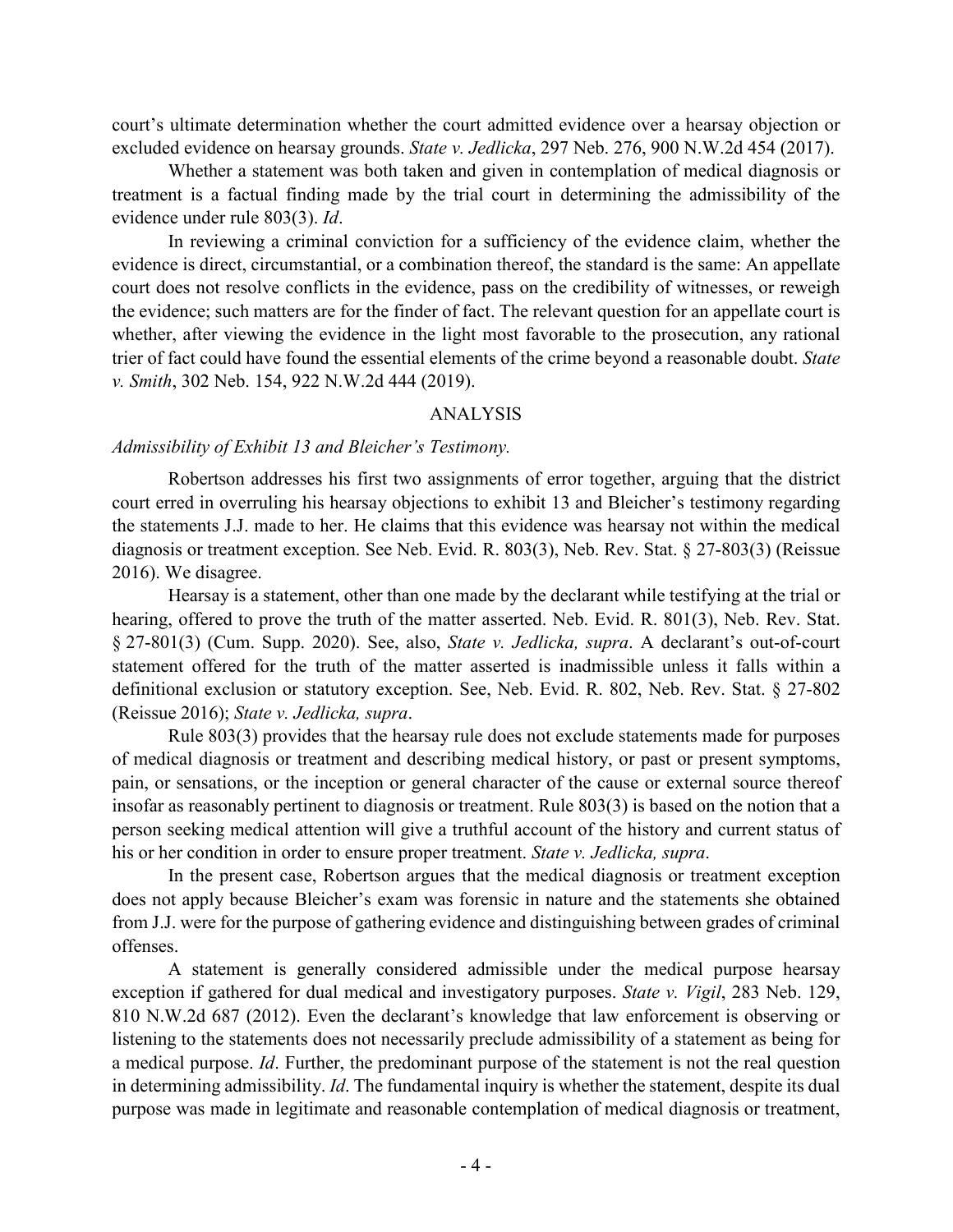because if the challenged statement has some value in diagnosis or treatment, the patient would still have the requisite motive for providing the type of sincere and reliable information that is important to that diagnosis or treatment. *Id*.

Statements having a dual medical and investigatory purpose are admissible under rule 803(3) only if the proponent of the statements demonstrates that (1) the declarant's purpose in making the statements was to assist in the provision of medical diagnosis or treatment and (2) the statements were of a nature reasonably pertinent to medical diagnosis or treatment by a medical professional. *Id*. Under rule 803(3), there need not be direct evidence of the declarant's state of mind; instead, the appropriate state of mind of the declarant may be reasonably inferred from the surrounding circumstances. *State v. Jedlicka*, 297 Neb. 276, 900 N.W.2d 454 (2017).

Here, Bleicher explained that the examinations she does entail a general head-to-toe physical. The purpose of her exams is to try to rule out infection or physical injuries, and they give her the opportunity to assess whether there are any other signs of physical abuse or neglect present. The exams also afford Bleicher an opportunity to assure the children that their bodies are healthy and normal, in spite of what might have happened to them, which she opined was important for the children and part of the healing process.

Bleicher testified that she asked J.J. what happened to her and that the purpose of that question was to assist in understanding whether the touching was external or internal in order to guide her exam and assess for potential injuries or signs of infection. Bleicher explained that she specifically asked J.J. to show her where the touching occurred so she could understand if there was potential for internal damage. Over Robertson's hearsay objection, Bleicher testified that during her examination, she separated the skin folds on the outside of J.J.'s body so that she could see internal structures, and J.J. showed her where she had been touched. Bleicher also marked on exhibit 13 the areas where J.J. said she had been touched.

Based on the foregoing testimony, we conclude that the purpose of J.J. showing Bleicher exactly where Robertson had touched her was to guide the examination and assist Bleicher in evaluating for injury or infection and was of a nature reasonably pertinent to medical diagnosis or treatment by a medical professional. The district court therefore did not err in allowing Bleicher to testify about J.J.'s statements regarding the assaults or admitting exhibit 13 into evidence.

## *Sufficiency of Evidence.*

Robertson also addresses his final three assigned errors together, arguing that the evidence was insufficient to sustain the conviction, and that, therefore, the district court should have granted either his motion to dismiss or his motion for directed verdict. A motion to dismiss at the close of all the evidence has the same legal effect as a motion for a directed verdict. *State v. Dixon*, 306 Neb. 853, 947 N.W.2d 563 (2020). And a motion for directed verdict is simply another name for a motion for judgment of acquittal. *Id*. All three motions assert that the defendant should be acquitted of the charge because there is no legally sufficient evidentiary basis on which a reasonable jury could return a guilty verdict. *Id*. Thus, however styled, this type of motion made at the close of all the evidence challenges the sufficiency of the State's evidence to sustain the conviction. *Id*.

When reviewing a criminal conviction for sufficiency of the evidence to sustain the conviction, the relevant question for an appellate court is whether, after viewing the evidence in